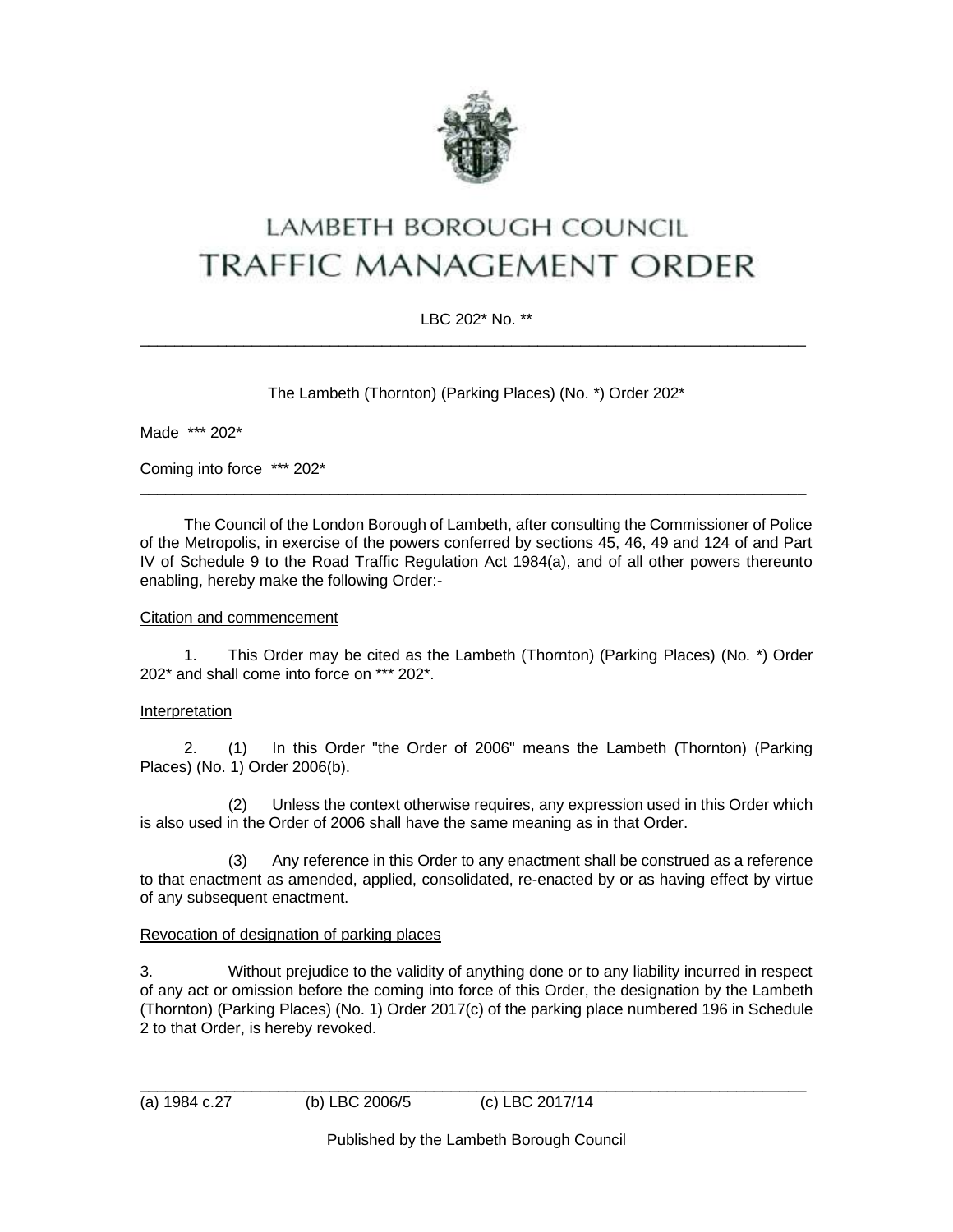#### Designation of parking places and application of the Order of 2006 thereto

4. (1) Each area on a highway comprising the length of carriageway of a street specified in column 2 of the Schedule to this Order and bounded on one side of that length by the edge of the carriageway and on the other sides by a white line marking is designated as a parking place.

(2) The reference in this Article to a white line marking shall be construed as a reference to the white line marking (either broken or continuous) provided for in Schedule 7 to the Traffic Signs Regulations and General Directions 2016(b) or, if applicable, authorised by the Secretary of State by virtue of section 64 of the Road Traffic Regulation Act 1984.

(3) The provisions of the Order of 2006 (other than Articles 3 and 16) shall apply to the areas designated as parking places by this Order as if in those provisions any reference to a parking place included a reference to an area designated as a parking place by this Order and as if any reference to Schedule 6 to the Order of 2006 included a reference to the Schedule to this Order.

Placing of traffic signs, etc.

- 5. The Council shall:-
	- (a) place and maintain traffic signs indicating the limits of each parking place referred to in the Schedule to this Order;
	- (b) place and maintain in or in the vicinity of each parking place referred to in the Schedule to this Order traffic signs indicating that such parking place may be used during the permitted hours for the leaving only of the vehicles specified in Article 4(5) of the Order of 2006; and
	- (c) carry out such other works as is reasonably required for the purposes of the satisfactory operation of each parking place referred to in the Schedule to this Order.

Dated this \*\*\* day of \*\*\* 202\*.

Ben Stevens Highway Network Manager

 $\_$  ,  $\_$  ,  $\_$  ,  $\_$  ,  $\_$  ,  $\_$  ,  $\_$  ,  $\_$  ,  $\_$  ,  $\_$  ,  $\_$  ,  $\_$  ,  $\_$  ,  $\_$  ,  $\_$  ,  $\_$  ,  $\_$  ,  $\_$  ,  $\_$  ,  $\_$ 

(a) S.I. 2016/362